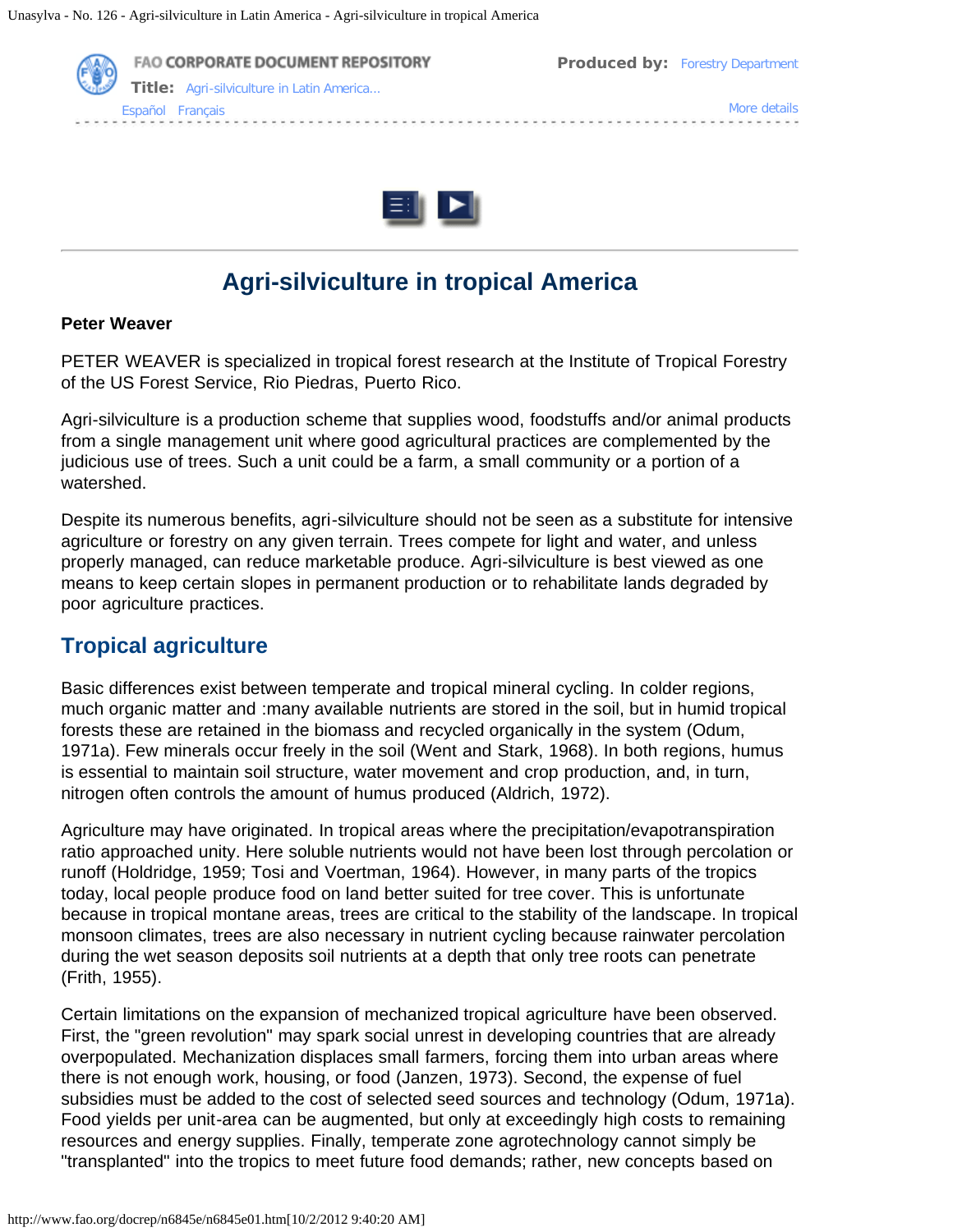sound ecological principles are needed (Igbozurike, 1971). These encompass moral, economic and legal constraints derived from complete public awareness.

The general lack of concern for subsistence agriculture has directly hindered economic development. Haiti is perhaps an extreme example, but it could be an omen for many other third-world nations (Anonymous, 1977). Erosion here is rampant, land surfaces are covered with rocks, and the water-holding capacity of soils has been diminished. Small farmers need all of their land for foodstuffs, and many feel that they could not afford space for trees. Thus they continue to exploit steep and infertile terrain, causing inundations, sedimentation of reservoirs and major alterations in the water regimen -problems that have directly affected all elements of Haitian society. Addressing these problems today will be costly and will involve diversion of funds that could have been used for industrial development and economic improvement.

Do rational alternatives exist? Given that the developing nations must produce both for vast urban populations and for export, high-yielding varieties could be multiple-cropped by using labour-intensive techniques on a year-round basis under appropriate climatic and soil conditions. But at the same time, these nations must also link forestry and agriculture into a harmonious production system to provide for their own rural areas (King, 1977).

## **Agri-silviculture**

#### **[COSTA RICAN FARMERS TENDING YOUNG EUCALYPTS part of the self-sufficiency of](http://www.fao.org/docrep/n6845e/n6845e03.jpg) [a small farm](http://www.fao.org/docrep/n6845e/n6845e03.jpg)**

Several indigenous peoples in -the tropics have developed stable agri-silvicultural systems using annual plants, bushes, trees, vines and livestock (Budowski, 1978). Such systems frequently simulate the natural forest in appearance, remain productive through the entire year, resist plagues and infestations and minimize soil erosion. Microclimates within them are modified by tree cover (Wilken, 1972), and minerals are recycled through natural processes that include organic material from dead plants and manure from livestock. Yields are both diverse and nutritious and include seeds, flowers, fruits, vegetables, leaves, medicines, resins, forage, firewood, lumber and meat. At least eight different agri-silvicultural systems can be identified:

**1. Shifting cultivation.** Shifting cultivation has been defined as "the use of the forest in the development of agriculture" (Petriceks, 1968). It regenerates soil through the use of trees, and constitutes the predominant use of arable lands in the tropics (FAO, 1957; Watters, 1968a, 1968b, 1971; Petriceks, 1968; Conklin, 1963). After cultivation ceases, the soil passes through a series of alterations (Sanchez, 1972). Secondary growth stores nutrients against percolation losses, absorbs them from the subsoil, and restores them to the surface. Organic matter accumulates on the surface, and, at the same time, the capacity of the soil to store nutrients is augmented (Nye, 1958; Nye and Stephens, 1962).

The system is extremely efficient when populations are disperse. In high-density areas, erosion occurs rapidly when cultivation is prolonged, when large areas are cleared or when steep slopes are employed (Bedard, 1960). Both the forest and its increment are lost, and low productivity of the soil persists (Petriceks, 1968).

**2. The "corridor system."** In Africa, in response to community necessities (including the desire to export foodstuffs), a series of migratory croppings organized in rotational sequence was developed (Coene, 1956; Newton, 1960). A typical 17-year rotation included two seasonal crops followed by an annual crop, perennial crops and finally secondary vegetation. A 12-year fallow was used to ensure soil fertility during the next five-year cropping sequence. In Ecuador, a similar system with prescribed fallow is under investigation (Bishop, 1978).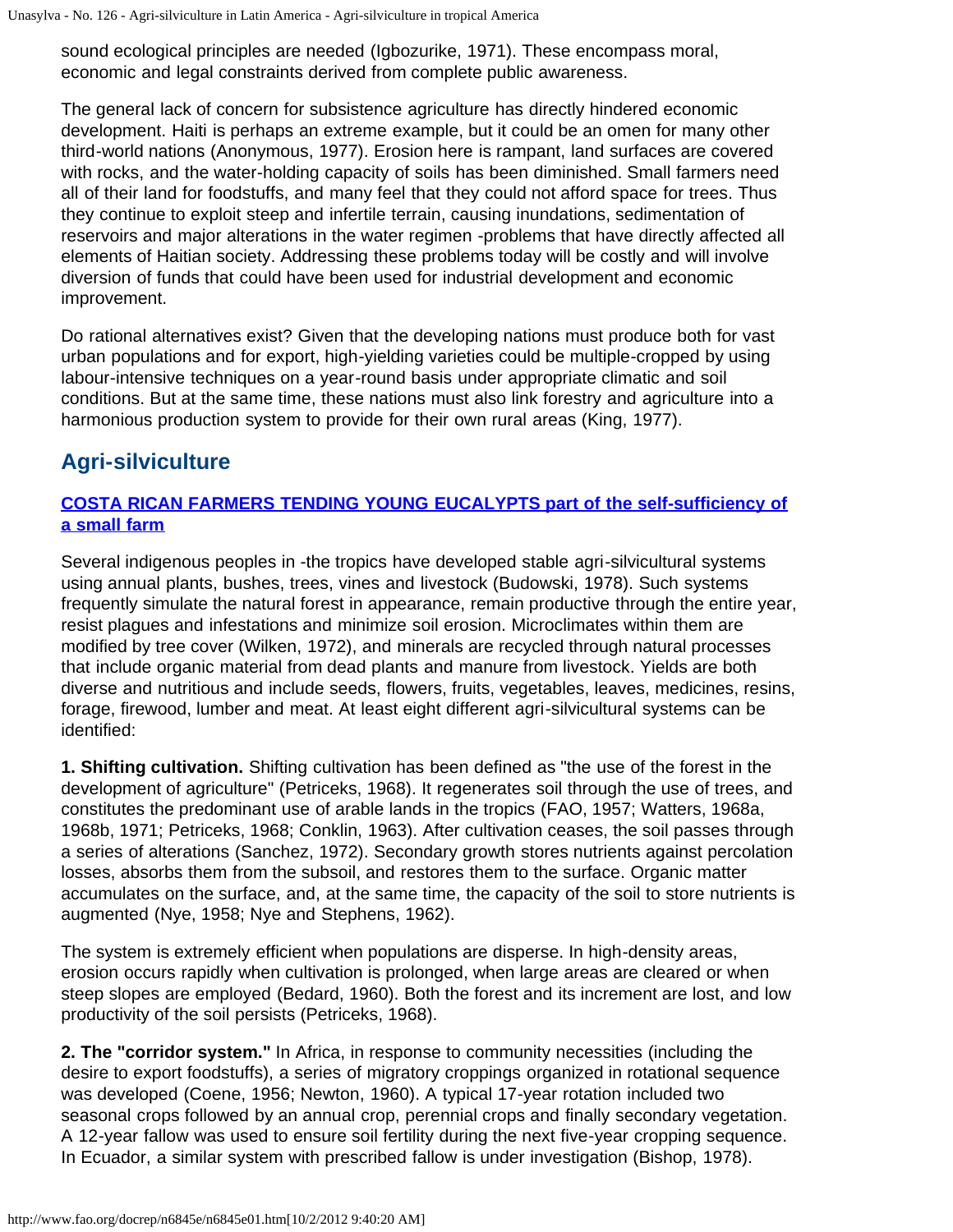Dooryard gardens and field crops are followed by grass-legume pastures containing legume firewood trees. Poultry and livestock roam in the forest-pastoral fallow. Like the system of shifting cultivation, the corridor system uses trees over time as a means of rejuvenating the soil.

**3. Taungya.** Initiated in Burma during the 1860s, taungya is usually practised on public lands on loan to farmers. King (1968) has listed some 25 names by which the system is known and given guidelines for its implementation. The trees to be used, he said, should be species that grow rapidly, tolerate light, have deep roots and can withstand brief periods of competition for light, water and nutrients. In turn, interplanted agricultural crops should neither produce a dense shade nor demand excessive nutrients. Vines are ruled out entirely. The crops should not be long-term crops, and they should contribute to soil stabilization. Some 80 trees and 40 species of compatible agricultural crops were cited.

In Costa Rica, a taungya plantation of *Eucalyptus deglupta* plus maize (Aguirre, 1977) was found to be not only more economical to establish. but also more resistant to weeds than the control plantation. A plantation of Dalbergia retusa and maize and beans (Espino-Caballero, 1976) proved more efficient in production, probably because the association of plantings used available nutrients more completely than the control.

#### **[OVERGRAZED PASTURE IN METÁPAN, EL SALVADOR where forestry can heal the](http://www.fao.org/docrep/n6845e/n6845e04.jpg) [wounds of agriculture](http://www.fao.org/docrep/n6845e/n6845e04.jpg)**

**4. Tree intercropping.** The intercropping of trees with permanent beverage crops such as coffee (Marrero, 1954, Gutiérrez-Zamora and Soto, 1976) or cacao (Holdridge, 1957) is commonly practiced in the American tropics. For example, species of Leguminosae, *Inga* spp., *Erythrina* spp., *Dalbergia* sp., *Gliricidia septum* and *Pithecellobium saman* are used, frequently in combination with plantains and scattered vegetables and tubers.

Casual intercropping of timber species with subsistence crops occurs near markets or forest industries (Peck, 1976). *Cordia alliodora* was found together with cacao, plantains and pasture near San Lorenzo, Ecuador, and *Cordia, Cedrela* sp., and *Juglans* sp. were observed with cacao, coffee and plantains near Tumaco, Colombia.

Near Turrialba, Costa Rica, I saw *Cordia alliodora* and pejibaye palm as dominants and codominants in association with intermediate stems of *Erythrina* sp. and coffee. On the island of Dominica, coconut palms and scattered *Artocarpus* sp. were dominants with intermediate stems of cacao and coffee.

Increases in produce have been attributed to tree intercropping. In Costa Rica, *Hevea brasiliensis* grown with cacao was found far superior to a monoculture of *Hevea* (Hunter and Camacho, 1961). The difference in production was attributed to simulation of the natural forest. In Mexico, the casual association of *Prosopis* sp., *Leucaena esculenta* and /or *Pithecellobium* spp. was thought to increase the production of intercropped foodstuffs (Wilken, 1977). Table 1 gives production estimates for one or more of the components of tree associations with foodstuffs or perennial crops.

**5. Simulation of natural succession.** Holdridge (1959) offered a sequence of crop management that proceeded at 0.1 ha/yr and terminated in 30 years with the gradual conversion of previously cleared land. Successional stages included subsistence crops. The final stage had *Cordia alliodora* and pejibaye palm as dominant and co-dominant vegetation, cacao as suppressed, while tubers were scattered across the ground.

More recently, Hart (1975) observed that the yield and economic return from a successional polyculture exceeded that from a monoculture in which crop rotation was practiced. He proposed the following cropping sequence, which simulates natural succession: (a) leafy, stem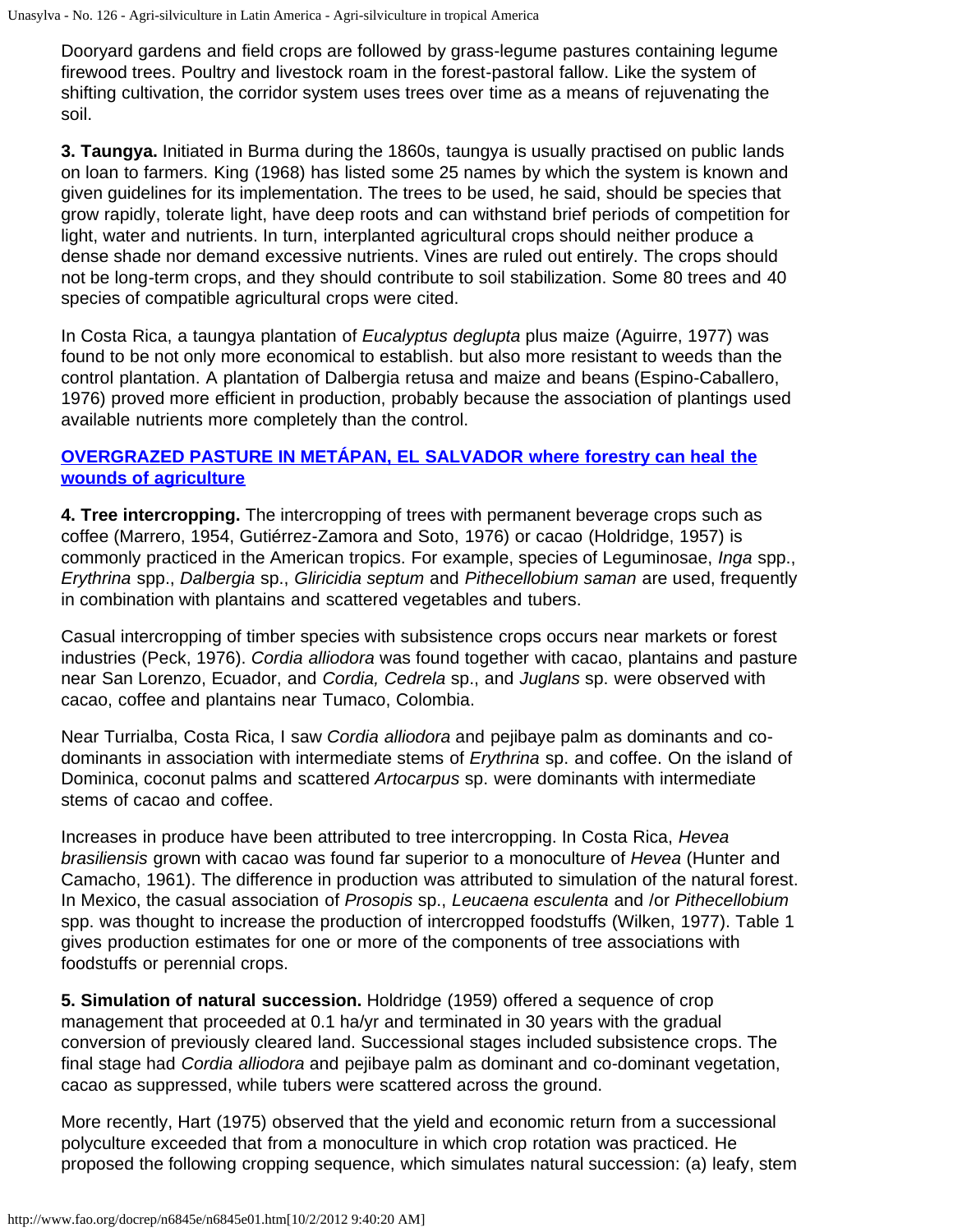and root plants; (b) bananas and plantains; (c) palms, and, finally, (d) productive forest.

Whereas we observed earlier that such agri-silvicultural systems as shifting cultivation and the corridor system use trees over time, the simulation of natural succession, together with taungya and tree intercropping, uses trees over both time and space.

**6. Self-sufficient farms.** The development of biological cycles on small farms has been the objective of certain Philippine and Australian researchers (Samaka Service Center, 1973, Mollison and Holmgren, 1978). Many of the units contain livestock, fruit and forest trees, home gardens, pasture, ponds stocked with fish, and fields of multiple crops. Animal wastes are washed into a pond, whose waters are used to irrigate crops. Plant residues and forage are employed as animal feed or green manure.

**7. Scattered or row trees.** Because of strong, dry, seasonal winds, windbreaks along property boundaries or among cultigens could help prevent desiccation of the soil and erosion in areas like El Salvador. Trees, or "living fenceposts" (Lozano Jiménez, 1962) bordering pastures could enclose livestock, yield forage, provide firewood and obviate the need for recurrent cutting of small trees for replacement of the posts. Scattered trees within pastures provide shaded areas, forage, and-in the case of nitrogen-fixing species-an increase in pasture production (Holdridge, 1951, Sicco-Smit and Venegas, 1965, Sicco-Smit, 1971, Peck, 1 976).

**8. Forest blocks.** Forested upper slopes and hilltops constitute yet an other system with longterm benefits. Trees thus located in areas where recurrent drought is a problem could provide wood, improve water quality and regimen and, because tree-root systems are deep, utilize solar energy throughout the year. These forest blocks could prolong the growing season directly and consequently raise the productivity of adjacent lower slopes and bottomlands. In Guatemala, the litterfall production of adjacent forests is used to fertilize vegetable plots and improve filth of the soil (Wilken, 1977).

Some rice paddies in the Philippines which are interspersed among parcels of forest have been maintained because of religious beliefs and have been productive for over 1 000 years (Sears, 1957). The function of such trees in nutrient cycling and soil stabilization could be significant.

These last three agri-silvicultural systems - self-sufficient farms, row trees and forest blocksdiffer from the others in that they use trees over space but not particularly over time.

## **Choosing the right system**

In emphasizing a variety of approaches to improve subsistence agriculture, I have stressed differences among agri-silvicultural systems. Where a timber market is available, tree intercropping may be easy to promote. Near cities, the introduction of fruit trees may be most convenient. In some places, such as larger farms with lands of variable topography, circumstances may favour the planting of hilltops and upper slopes to timber trees, mid slopes to casual agriculture or row trees and bottomlands to multiple-cropping. Such management would improve the water regimen and provide both food and wood. Climate, topography, soil fertility, land tenure, proximity to markets and population pressure are among the factors that will most influence agri-silvicultural practices.

One other aspect merits particular attention, namely the importance of local innovation in extending agri-silviculture in either time or space. In Spain, foresters used bamboo stakes to irrigate tree seedlings, a practice that brought the survival rate in arid areas up to 85 percent (Kernan, 1966). In El Salvador, farmers planted in excavations, thereby also enhancing survival.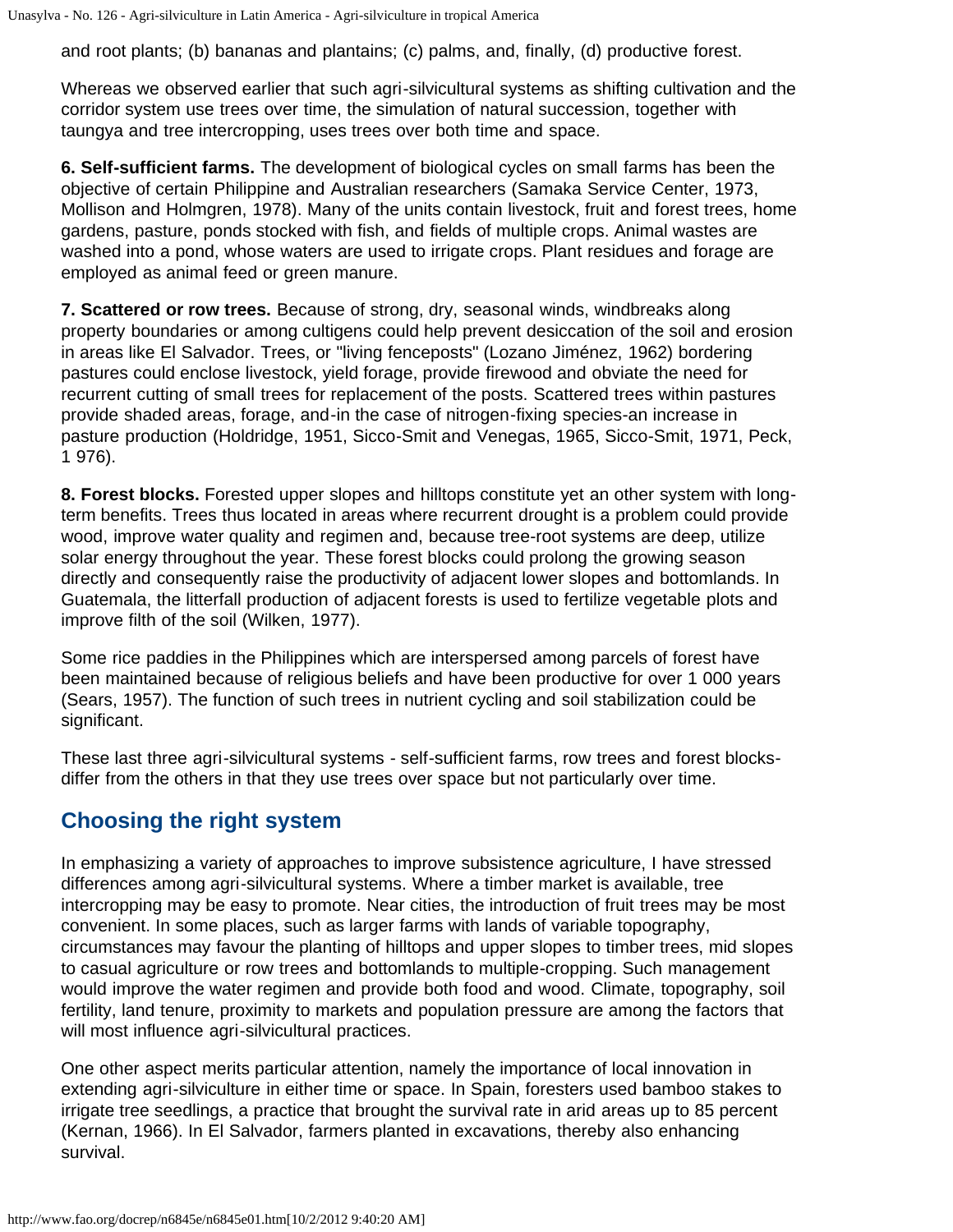Such localized techniques are important, but even more impressive are agri-silvicultural schemes involving entire communities. For example, in Sri Lanka traditional dry-land farming was practiced in a region of monsoon climate with only 150 mm of rainfall during a six-month period (Abeyratne, 1956). Tributaries were dammed, forming reservoirs, each of which served as a village site or "tank village" with the following scheme of land use: (a) irrigable lowlands planted in rice and grazed by cattle during fallow; (b) the village area around the reservoir intercropped with oranges, limes, breadfruit, peppers, mango, plantain, papaya, coconut, yams, yucca and snakegourd; (c) unirrigable uplands put in shifting cultivation with grains, pulses, oilseeds, vegetables, fibre crops and fallow; and (d) the reservoir stocked with fish.

Each village remained a self-sufficient unit based on a system of land classification developed by the peasants. Each was united socially by laws and customs while being physically situated within a watershed. The traditional mode of cultivation was based on maximum conservation and use of rain-water, land use according to soil type and drainage and the use of tested agrisilvicultural techniques including intercropping of trees with foodstuffs and shifting cultivation with adequate fallow.

### **The development of an agri-silvicultural scheme**

In general, the basic requirements for stable agri-silviculture include: soil and waiter conservation; effective techniques to produce nutritious foodstuffs and wood during the entire year; crop diversification to reduce the risk of plagues, infestations and market fluctuations; emphasis on crops that have low fertility requirements and are easily stored; the production of animal protein from plant products and forage for which man has no direct use; and the production of foodstuffs for sale.

Acquiring an intimate knowledge of local conditions constitutes the first step in the development of agri-silviculture, whether on a single farm, in a community or over an entire region. On small land units, many of the aforementioned agri-silvicultural systems can be adopted directly. In some countries, however, the variety and magnitude of problems related to the production of food and wood demand far more than the simple introduction of a new system; indeed, regional agri-silvicultural schemes under the direction of an appropriate local administrative organization are often needed. Such schemes would consider the following points:

**Priorities.** On the basis of their productive potential, the populations they serve and their national importance, specific watersheds should be selected for programme emphasis. Each watershed should be divided into zone.. Upper slopes and ridges can be used for both forestry and pasture while conservation measures are applied; slopes at mid-elevations could support both pasture and agriculture with soil protection measures being undertaken. Plains and alluvial valleys should be used for intensive agriculture. In each of these zones, model farms should be developed for educational purposes.

**Planning.** Management plans based on soil classification and land-use capacities should be developed, especially for the larger farms.

**Techniques.** Since the intent of agri-silviculture is the joint production of food and wood, both should be given appropriate emphasis on management. units. Specific concerns would include:

- · Multiple cropping with high-yield, nutritional varieties on lands capable of sustained production coupled with use of traditional varieties on poorer lands.
- · Determination of carrying capacities of rangelands, use of rotational grazing and the construction of trench silos for storage of fodder.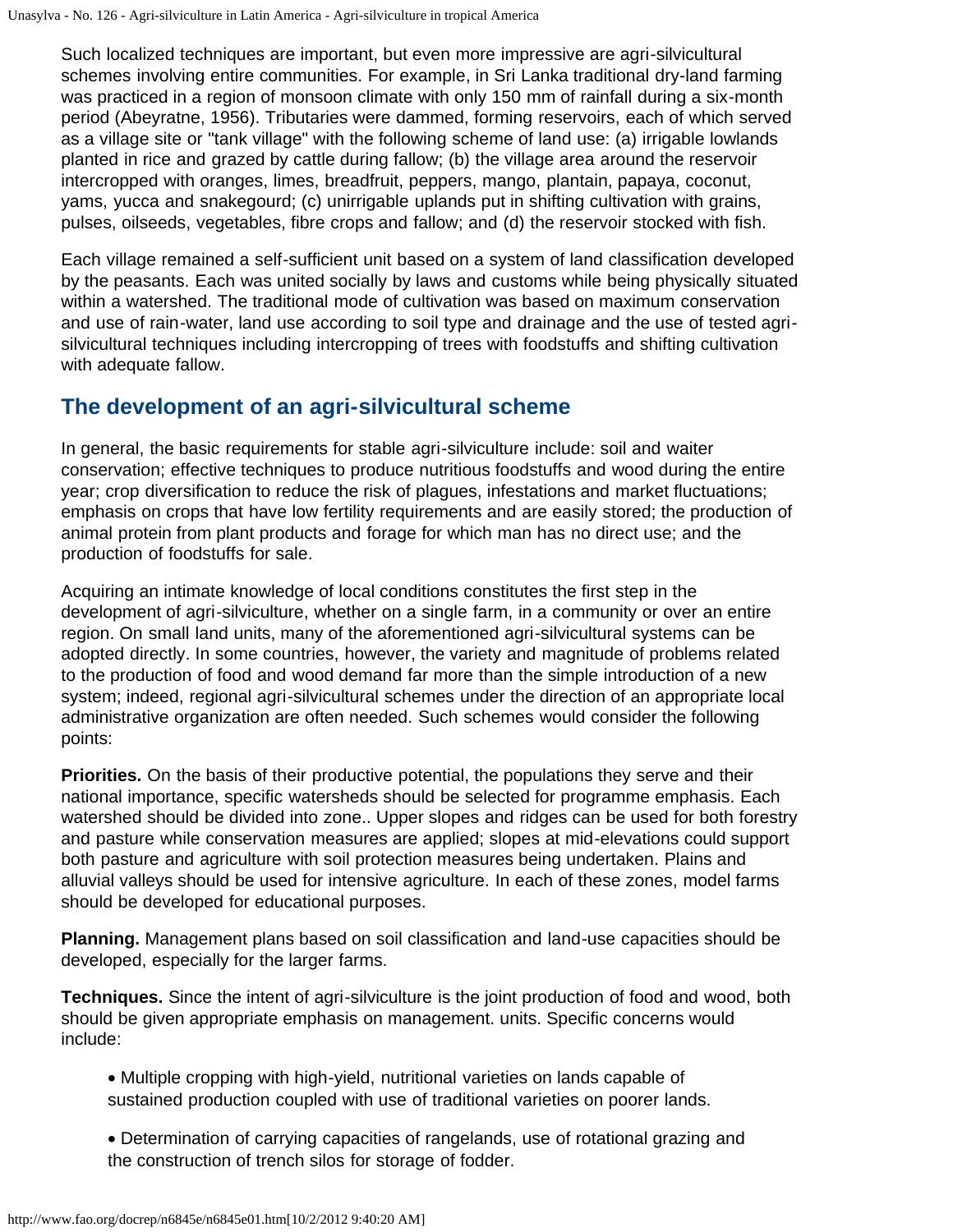· Intensive management of water through construction of terraces, ponds and canals.

· Recycling of minerals through elimination of fires, use of legumes, planting of trees with deep root systems and application of organic matter and manure.

· Development of techniques for food storage (drying, canning), use of foodstuffs that resist decomposition and raising of small, meal-size animals such as guinea pigs and rabbits.

- · Reduction of erosion by minimum tillage techniques on steep slopes.
- · The regular use of fruit, vegetable, forage and forest trees on all land units.

**Socioeconomic considerations.** Successful introduction of the above techniques must involve extension personnel. Access to credit, formation of cooperatives and development of nurseries would be critical to the programme.

### **Pasture and food crops**

Past approaches to agri-silviculture have been concerned with the maintenance of intercropped timber trees, a reasonable concern given the objectives of most programmes. In some areas, however, a daily ration of food and firewood is the farmer's chief worry.

The types of plants useful in agri-silviculture include pasture herbs and grasses, trees and foodstuffs. Here trees will be emphasized, with only brief attention being given to the critical points regarding forage and food crops.

**Pasture herbs and grasses.** There is much literature which identifies grass and forage species and gives their climatic requisites, areas of origin, productivity and nutritional worth (Whyte et al., 1953, 1959; McIlroy, 1972; Butterworth, 1967, Vicente-Chandler et al., al., 1974; Roseveare, 1948). Perhaps of greatest interest to agri-silviculture, however, are studies that demonstrate (a) increased pasture yield in areas beneath trees capable of fixing nitrogen (Holdridge, 1951), (b) nitrogen-fixing activity in common tropical grasses (Day et al., 1975). and (c) significantly higher yields of more nutritious forage from compatible combinations of range plants (Warmke et al., 1952).

**Nutritious foods.** Twenty percent of the people in the third world do not receive enough calories, and over 30 percent suffer from protein deficiency (Kracht, 1973; Rehm and Espig, 1976). Among the most useful plants to alleviate this shortage, with their respective mean contents of crude protein, are: grains 10.4 percent, soya 38 percent, oilseeds 19.7 percent, and legumes 23 percent. By comparison, tubers contain only 1.7 percent protein (Rehm and Espig, 1976). *Amaranthus* spp. (amaranth), *Vigna unguiculata* (cowpea), and *Cajanus cajan* (pigeon pea) all have high-protein seeds and leaves. *Hibiscus esculentus* (okra) has highprotein seeds, and *Manihot* esculenta (cassava) and *Ipomaea batatas* (sweet potato) have high-protein leaves. The entire plant of *Psochocarpus tetragonolobus* (winged bean) is edible and high in protein. *Cucurbita foetidissima* (buffalo gourd) and *Colocasia esculenta* (taro) are also high in protein (National Academy of Sciences, 1975a, 1975b; Martin and Ruberté, 1975, 1976; Mortensen and Bullard, 1970; Wittwer, 1974). In addition, several other high-protein tropical plants could possibly serve as new food sources (Martin et al., 177).

### **Choice of trees**

**Timber, firewood, fencing and forage.** Trees for timber production are usually tall, fast-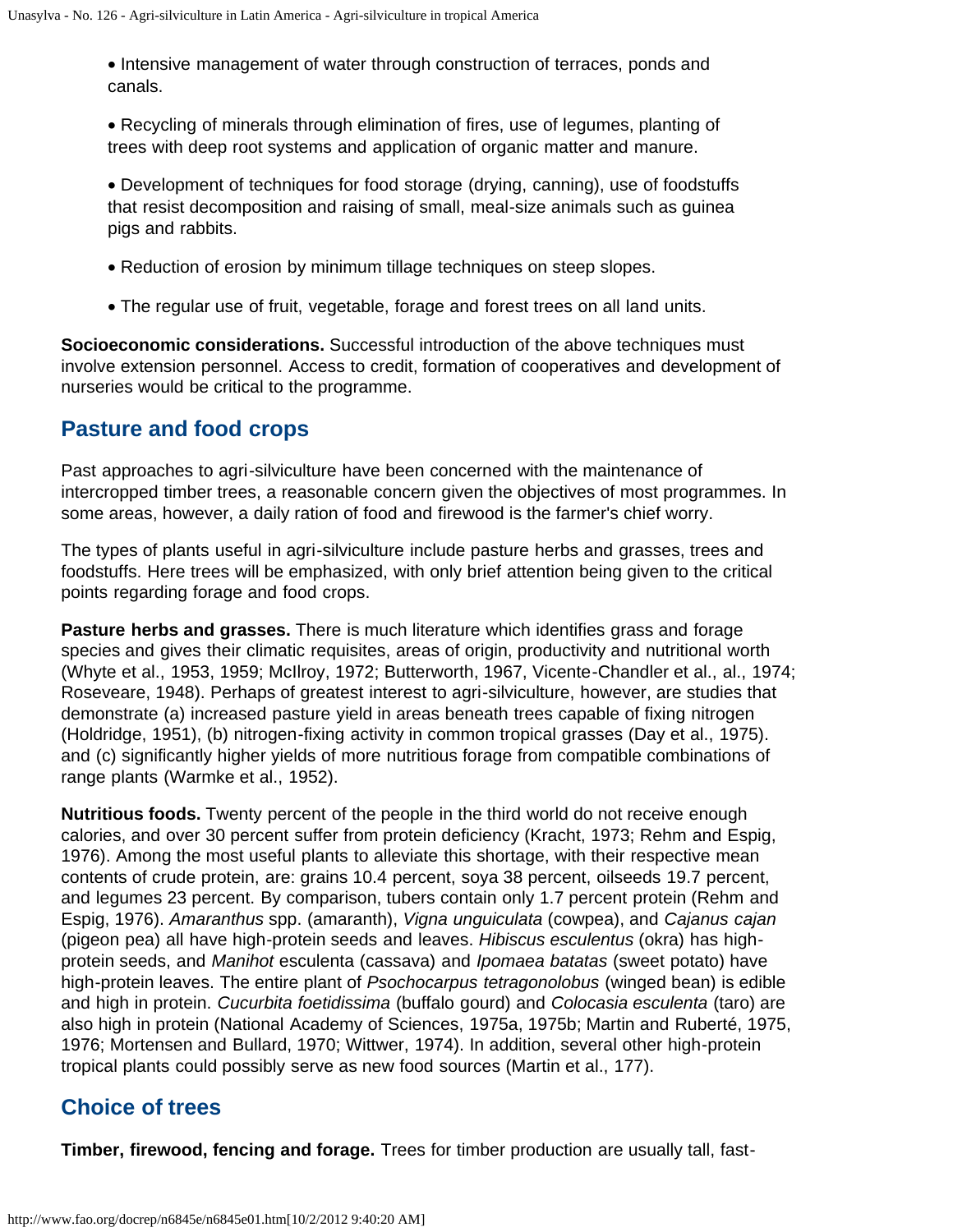growing secondary species with straight stems, strong, fine-grained woods and good machining characteristics. The best fuelwoods have a high specific gravity, regenerate easily by sprout or seedling, are fast-drying and easy to harvest and transport, and burn with little or no sparking (FAO, 1977; Burley, 1978). Fence or hedgerow species could include either timber or fuelwood species, but additionally they should be easy to establish, preferably by stakes, and should be fast-growing and resistant to corrosion from nails or wire.

The Leguminosae, as a group, afford many benefits. Several are colonizers that grow rapidly, produce a low-to-intermediate density wood and are adapted to several environmental conditions. Generally, they are fertile at an early age and either produce much seed or sprout easily. Many add nitrogen to the soil and produce protein-rich foliage and seeds that serve as excellent forage and, in some instances, as food for man. Others are cut and used as hay. The bark, flowers, pods and seeds of some, however, are poisonous.

Table 2 contains many valuable species that provide timber products, firewood and forage. The Meliaceae (i.e., *Cedrela* spp., *Swietenia* spp., *Carapa* spp., *Toona* spp. and *Guarea* spp.) are quality timber species used in general construction, carpentry and cabinet and furniture making. They also resist decay and drywood termites. Another important group, the conifers, including *Pinus caribaea*, *P. oocarpa, P. radiata*, *Cupressus* spp. and *Araucaria* spp., serve as valuable sources of sawtimber and pulp.

| <b>Components of</b><br>technique                                                                                                                                                                  | <b>Source</b>                      | <b>Production estimates or benefits</b>                                                                                                     | Location                                                       |
|----------------------------------------------------------------------------------------------------------------------------------------------------------------------------------------------------|------------------------------------|---------------------------------------------------------------------------------------------------------------------------------------------|----------------------------------------------------------------|
| Cordia alliodora<br>+ cacao                                                                                                                                                                        | Peck,<br>1976                      | Natural regeneration of Cordia in plantations<br>of cacao reached basal areas of 18 m <sup>2</sup> /ha at<br>maturity                       | Limón, Costa Rica                                              |
| Cordia alliodora<br>+ coffee                                                                                                                                                                       | Venegas,<br>1965;<br>Peck,<br>1976 | Natural regeneration of Cordia in coffee<br>plantation reached 20-30 m <sup>2</sup> /ha at maturity                                         | Chinchona, Colombia<br>$(1400 \; m)$                           |
| Erythrina poeppigiana<br>+ Cordia alliodora +<br>coffee                                                                                                                                            |                                    | Beer, 1979 215 stems/ha of Erythrina at 12 years old, 40<br>m <sup>3</sup> /ha of Cordia at 3-7 years old, and 320<br>kg/yr of coffee beans | La Suiza, Costa Rica<br>$(600-1200$ m)                         |
| Cedrela odorata<br>+ coffee                                                                                                                                                                        |                                    | Ford, 1979  12 to 19 m <sup>2</sup> /ha basal area (130-215 m <sup>3</sup> /ha<br>volume) of Cedrela in 15-20 years on 2<br> farms          | San Carlos (250 m)<br>and Tabarcia (800 m),<br>Costa Rica      |
| Alnus jorullensis<br>+ coffee                                                                                                                                                                      | Fournier,<br>1979                  | Tree diameters of 20 cm in 5 years                                                                                                          | San Antonio de<br>Coronado, Costa Rica<br>$(1300 \; \text{m})$ |
| Pithecellobium saman<br>+ Papaya carica +<br>coffee + cacao                                                                                                                                        | Author,<br>pers. obs.              | Pithecellobium with 15-20 m <sup>2</sup> basal area at<br>25 years                                                                          | Limbe, Haiti (20 m)                                            |
| Annona spp.<br>+ Citrus spp.<br>+ Artocarpus spp.<br>+ Inga spp.<br>+ Mammea americana<br>+ Papaya carica<br>+ Persea americana<br>+ Mangifera indica<br>+ Psidium guava<br>+ Guarea trichilioides | Author,<br>pers. obs.              | The tree component aver- aged about 20<br>m <sup>2</sup> /ha                                                                                | Plaisance Valley Haiti<br>$(150 \; m)$                         |

**Table 1.** Examples of tree intercroppings in the American tropics for which some production estimates are available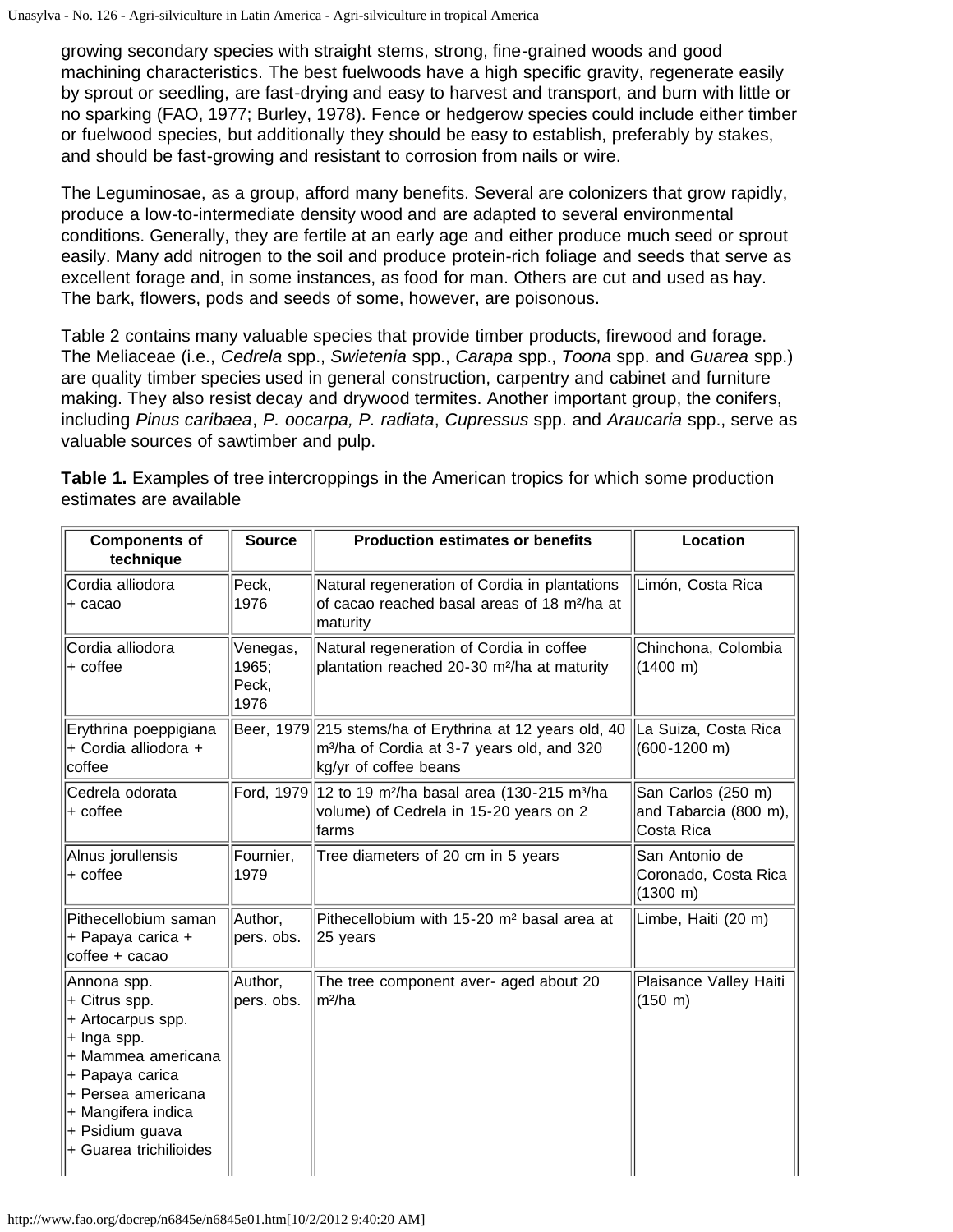| ∥+ Simaruba sp.<br>$\parallel +$ coffee<br>$  +$ plantains<br>$  +$ coconut palm<br>$  +$ sugar cane<br>∥+ maize |  |  |
|------------------------------------------------------------------------------------------------------------------|--|--|
| $\ $ + royal palm <sup>1</sup>                                                                                   |  |  |

(The royal palm was bored at 10 m above the ground and mounted with crossbar to store maize. Similar continuous intercroppings of trees and foodstuffs or beverage crops have been observed in Dominica Colombia and Venezuela.)

*Eucalyptus* spp., including *globulus, grandis, robusta* and *deglupta,* have been planted widely because they are fast-growing and easily adapt from dry through wet lowlands to montane sites. They offer opportunities as a source of timber, posts and fuelwood.

*Cordia alliodora,* found between 15°N and 15°S latitude, is a fast-growing valuable wood prized for furniture, cabinet work, millwork and general construction. It has been used as coffee shade in combination with peji-baye palm, and as a timber crop with cacao.

*Casuarina equisetifolia* is a prime candidate for fuelwood because of its density, about 0.8, and its adaptability to a wide range of sites. Moreover, it is fast-growing, functions as an excellent windbreak, and fixes nitrogen. *Syzsygium jambos* also provides firewood, charcoal and posts, and produces an edible fruit. The trunk sprouts after cutting or pruning, an'] production has reached 15+ m²/ha/yr basal area over six years on poor soils (Wadsworth, 1943).

*Leucaena leucocephala* is one of the most promising multipurpose trees, yielding nutritious forage, firewood, timber, nitrogen, windbreak and shade. Production has ranged from 30-40 m / ha/yr. The "Acapulco" variety, when intercropped, provides overstorey for coffee, cocoa, peppers, and vanilla., and the "Hawaii" variety yields up to eight ton/ha/yr edible dry forage with 25 percent crude protein. Moreover, both young leaves and small pods are edible. The pods also yield a dye.

*Albizia lebbek,* a fast-growing species, provides a coarse-grained, strong, fairly durable wood used for furniture, panelling, veneer, turnery, general construction posts and fuel. The species is tolerant of salt spray and drought and is widely naturalized throughout the tropics. The leaves and pods also serve as forage.

*Gliricidia sepium* is particularly useful as living fenceposts. Stakes up to two m in length are capable of sprouting after being "planted" in the ground. The species is fast growing, fixes nitrogen, provides green manure and serves as an excellent nurse crop for cacao and coffee. The wood ifs hard and can be used in construction. The branches are often cut and used as fuel. The leaves serve as forage for cattle but are poisonous to horses.

The tree also functions as a honey plant and can be intercropped with cacao and vanilla.

*Prosopis juliflora* is a drought resistant species whose leaves and pods serve as forage. The species can be planted in dry lowlands through montane habitats, where it provides a heavy wood that is resistant to decay.

**Table 2.** Trees for timber, firewood, fencing, and forage

| <b>Scientific name</b> | ∥Common∥<br>name | Special values, habitat              |
|------------------------|------------------|--------------------------------------|
| . Alnus spp.           | <b>Alder</b>     | Timber, fixes N; cool, moist montane |
|                        |                  |                                      |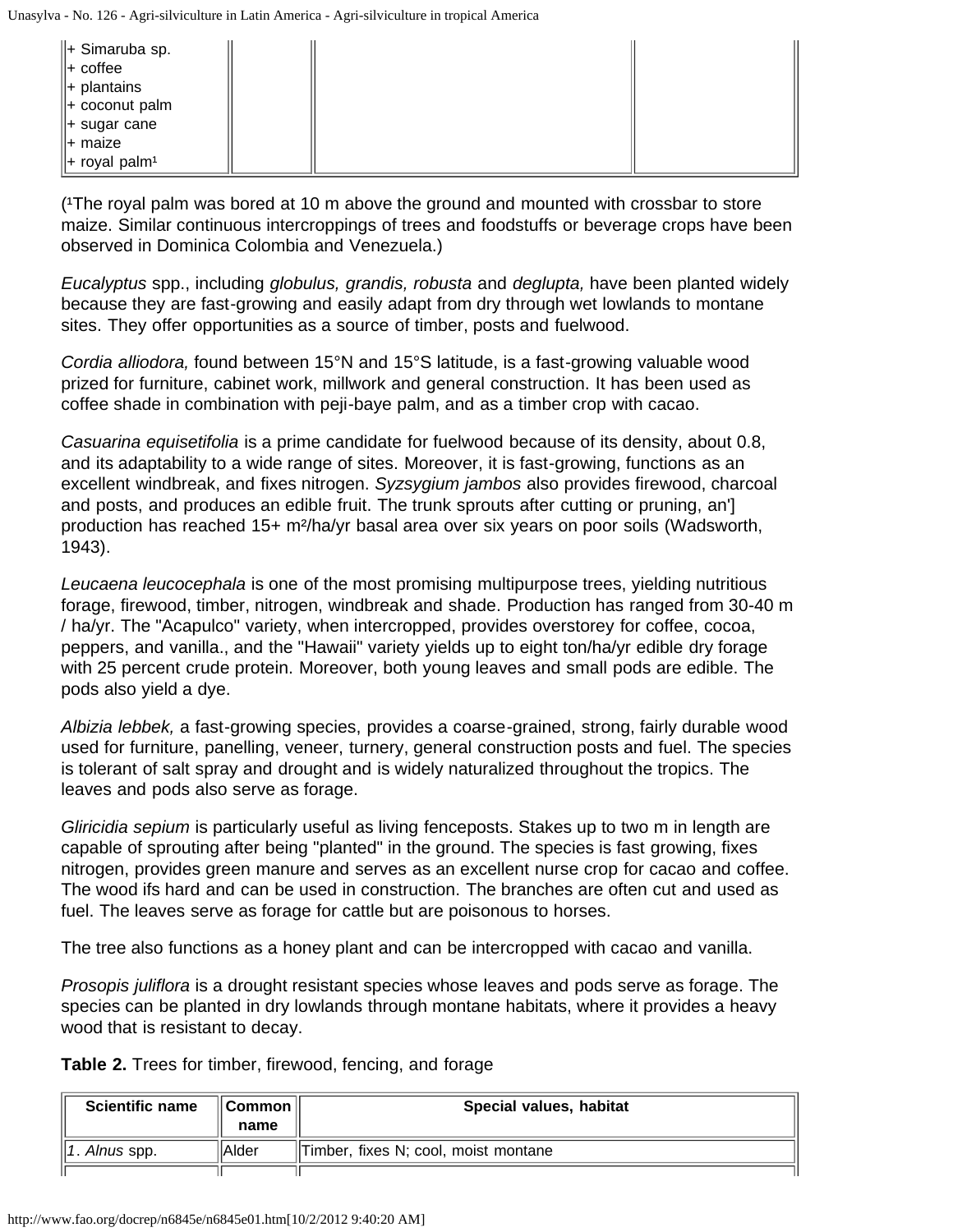| 2. Anthocephalus<br>chinensis A Rich. ex<br>Walp.   | Kadam                  | Timber, veneer, cabinetwood; fast growing; moist to wet lowlands and<br>foothills                              |  |
|-----------------------------------------------------|------------------------|----------------------------------------------------------------------------------------------------------------|--|
| 3. Bambacopsis<br>quinatam Dug.                     | False<br>cedar         | Construction timber, fast growing; dry to wet lowlands                                                         |  |
| 4. Casuarina<br>equisetifolia L                     | Australian<br>beefwood | Windbreak, hedge, fuel (dense wood); propagated from cuttings, fixes<br>N; dry to moist lowlands and foothills |  |
| 5. Cedrela odorata L.                               | Spanish<br>cedar       | Fragrant, durable wood, resistant to termites; low elevation, dry to very<br>humid lowlands                    |  |
| 6. Ceiba pentandra                                  | Kapok                  | Boxwood, fibre, edible leaves, fast growing; dry to wet lowlands or<br>foothills                               |  |
| 7. Colubrina<br>arborescens Sarg.                   | Coffee<br>colubrina    | Water resistant construction timber, coffee shade; dry to wet low- lands<br>and foothills                      |  |
| 8. Cordia alliodora<br>Oken                         | Capa                   | Timber, furniture, posts, coffee shade; dry to wet lowlands and foothills                                      |  |
| 9. Cupressus<br>lusitanica Mill.                    | Mexican<br>cyprus      | Timber, pulp; summer rains, foot-hills to montane                                                              |  |
| 10. Eucalyptus spp.                                 | Eucalypt               | Timber, fuel, rapid growth; individual species adapted to variety of<br>climates                               |  |
| 11. Gmelina arborea<br>Roxb.                        | Gmelina                | Pulp, posts, fast growing; moist to wet lowlands and foothills                                                 |  |
| 12. Ochroma spp.                                    | Balsa                  | Light wood for construction, fast growing; moist to wet lowlands or<br>foothills                               |  |
| 13. Pinus caribaea<br>Morelet                       | pine                   | Caribbean Timber, pulp; summer rainfall, low elevations                                                        |  |
| 14. Pinus oocarpa                                   | Ocote                  | Timber, pulp; summer rainfall, intermediate elevations                                                         |  |
|                                                     | pine                   |                                                                                                                |  |
| 15. Pinus radiata<br>Don.                           | Monterrey<br>pine      | Timber, pulp; winter rain and dry summer; low to high elevation                                                |  |
| 16. Simaruba glauca                                 | Paradise<br>∣tree      | "Living fencepost," fuel, oil for soap; monsoon to rain forest in lowlands                                     |  |
| 17. Swietenia<br><i>macrophylla</i> King            | mahogany  lowlands     | Honduras Timber, furniture, durable wood, resistant to termites; dry to wet                                    |  |
| 18. Syzsygium<br>jambos Alston                      | Rose<br>apple          | Fuelwood, charcoal, heavy yield, fruit, dry to moist lowlands and<br>foothills                                 |  |
| 19. Tectona grandis<br>L.f.                         | Teak                   | Timber, furniture; deep soils at low elevations, dry to moist                                                  |  |
| 20. Toona ciliate<br>Roem.                          | Burma<br> toon         | Furniture: moist to wet foothills at mid-altitudes                                                             |  |
| Leguminosae                                         |                        |                                                                                                                |  |
| 21. Acacia albida and<br>other spp.                 |                        | Forage, drought resistance                                                                                     |  |
| 22. Albizia lebbek<br>Benth. and other spp.         | <b>Tibet tree</b>      | Fuel, construction wood, leaves and pods as forage; drought resistance                                         |  |
| 23. Bauhinia spp.                                   | Bauhinia               | Forage, fuel                                                                                                   |  |
| 24. Cassia spp.                                     | Cassia                 | Forage, green manure                                                                                           |  |
| 25. Erythrina<br>berteroana Urban<br>and other spp. | Machette               | Forage, living fencepost, fuel, edible leaves                                                                  |  |
| 26. Gleditsia spp.                                  |                        | Shade, forage, hedges                                                                                          |  |
| 27. Gliricidia sepium                               |                        | Mother of Forage, fencing, hedge, sprouts from stakes, edible flowers; widely                                  |  |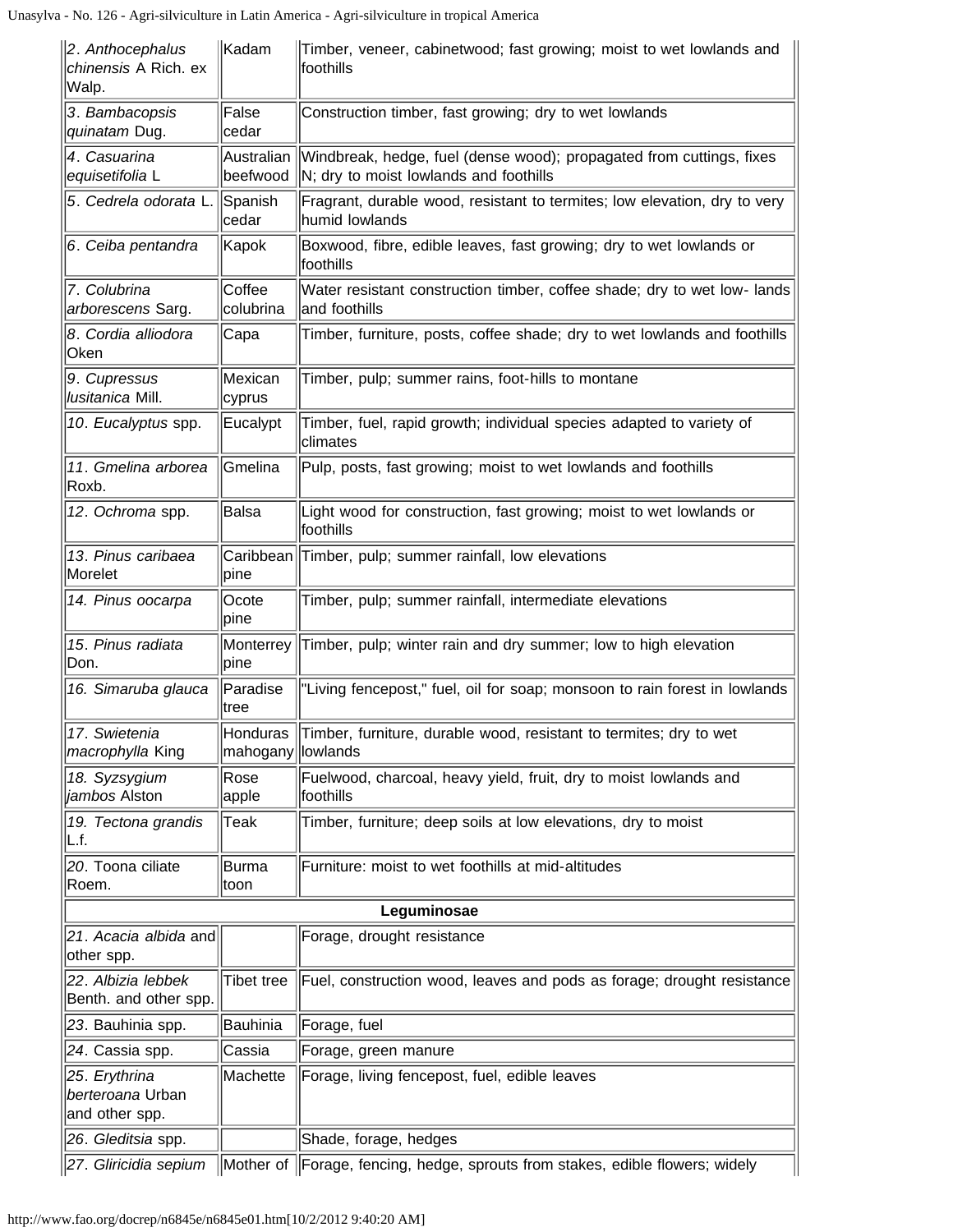| Steud.                                                 | coca            | adapted                                                                                                                                                   |  |
|--------------------------------------------------------|-----------------|-----------------------------------------------------------------------------------------------------------------------------------------------------------|--|
| 28. <i>Inga</i> spp.                                   | Spanish<br>loak | Coffee shade, fuel, edible pulp; wet tropics                                                                                                              |  |
| 29. Leucaena<br>leucocephala de Wit.                   | lTantan         | Forage, fuelwood, timber, wind break, shade, fast growing high density<br>wood, young pods and leaves as human food, dye from pods; mainly<br>dry tropics |  |
| 30. Pithecellobium<br><i>dulce</i> Benth.              |                 | Blackhead Forage, hedges, edible pulp, construction wood, tannin, dye; drought<br>resistant                                                               |  |
| 31. Prosopis juliflora<br>(Sw.) DC. and other<br> spp. | Mesquite        | Fuel, leaves and pods as forage; very drought resistant                                                                                                   |  |
| 32. Sesbania<br>grandiflora Pers.                      | lSesban         | Forage or green manure, pods, young leaves and flower parts edible,<br>bark yields fibre, dye from sap, fuel, pulp; common in dry areas                   |  |
| 33. Tamarindus<br>indica L.                            | Tamarind        | Excellent fuel, fruit and vegetable source; widely adapted                                                                                                |  |

**Sources:** Golfari, 1963, Little and Wadsworth, 1964, Lamb, 1966; Critchfield and Little, 1966; Grijpma, 1969 Kadambi, 1972; Salazar and Albertin, 1973, 1974; National Academy of Sciences, 1977; Wadsworth, 1943; Roseveare, 1948; Whyte, Nilsson-Leissner and Trumble, 1953.

The species is used for rural carpentry, fuel and production of high quality charcoal. Its bark is used in tanning. The nutritious pods are eaten by children and were at one time a staple for the Indians of the southwest United States. It also is a honey plant.

*Sesbania grandiflora* is another fast-growing multipurpose legume that yields a variety of products including tender green pods, young leaves and flower parts that are eaten in salads, curries and soups. The high protein content in the leaves makes them an excellent forage or green manure. The bark yields a fibre, and dyes have been extracted from the sap. Moreover, other extracts from the plant have been used medicinally. The tree also serves as a source of fuelwood and pulp.

In addition to the species and genera cited in Table 3, several other tree species in Latin America including *Apeiba, Virola, Zanthoxylum, Jacaranda, Tabebuia, Brosimum, Terminalia, Myristica, Quercus, Dalbergia, Trema, Lauraceae, Acacia, Albizia, Bauhinia, Cassia, Prosopis, Calliandra* and *Erythrina* have served local populations as sources of fuel, fodder, construction timber and shade.

**Trees for fruits and vegetables.** On very small farming units, preference should be given to fruit and vegetable trees because they provide multiple benefits and are more likely to survive than timber species. Well over 1000 species of fruit and vegetable trees are suitable for use on small properties. Some of the best are cited in Table 3. In general, the species selected should be well adapted and not too large. Moreover, it is advisable to select a combination of trees to supplement nutritional needs. For example, vitamins A and C are found in a wide variety of fruits; oils for cooking are found in coconuts or oil palms; and protein, which is difficult to obtain from fruits, can be derived from nuts. A small farming unit ought to contain trees from each of these three groups. *Carica papaya,* although short-lived, is an exceptional tree. The leaves, pith, roots and flowers can be eaten if properly prepared. The fruits can be cooked when green or eaten ripe. *Psidium guajava* is a versatile tree that bears when young and provides fruits that can be used fresh or dried. The wood is heavy and can be used for fuel or the manufacture of home implements.

*Anacardium occidentale, Artocarpus* spp., *Mangifera indica, Tamarindus indica, Spondias dulcis, Achras zapota, Annona muricata*, and several species of *Ficus* produce well known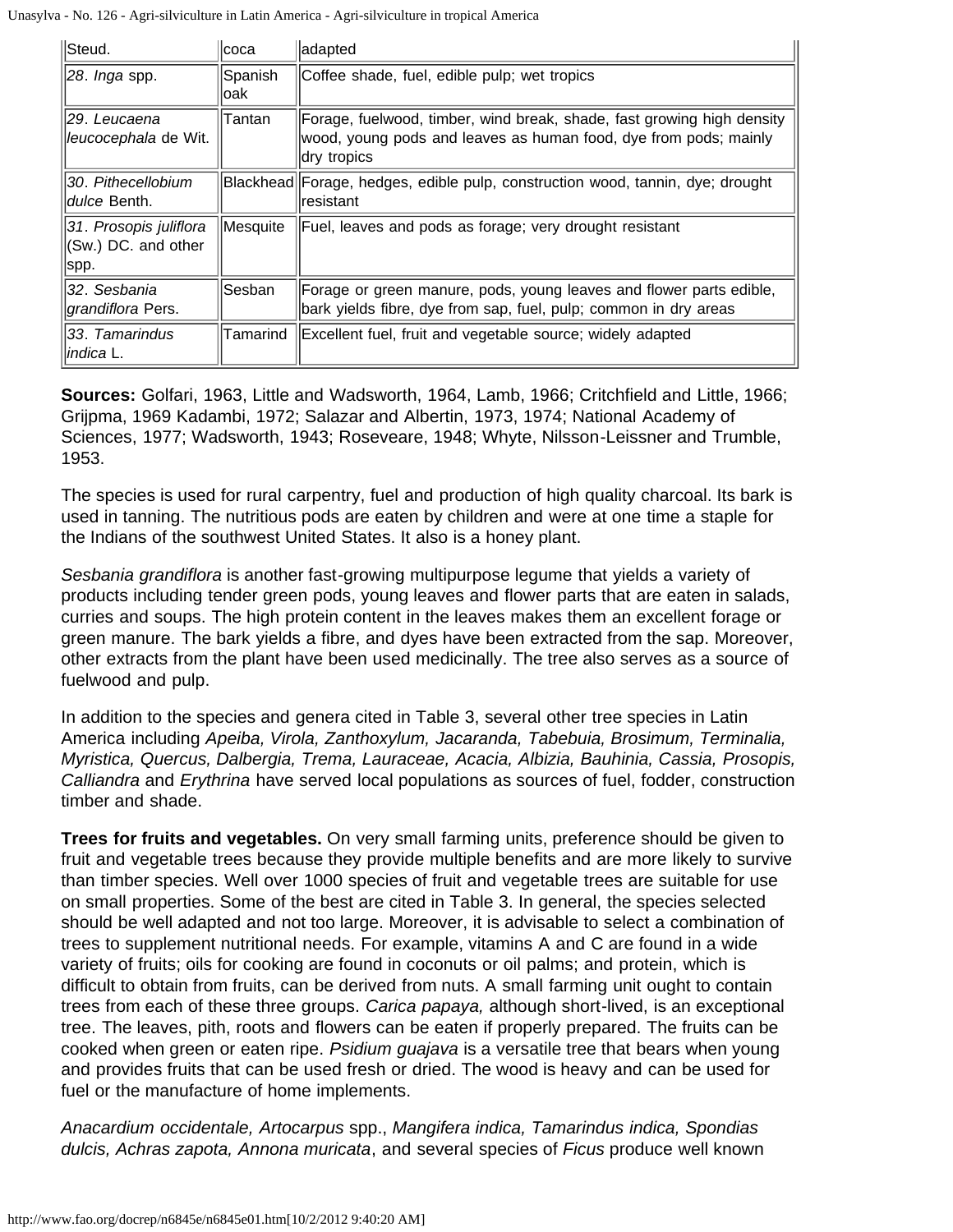fruits and nutritious edible leaves. These are multiple-use plants. *Abelmoschus manihot, Morinda citrifolia and Sauropus androgymous* also have edible leaves both nutritious and good tasting. *Moringa oleifera* and *Cnidoscolus chayamansa* have edible leaves that are high in content. Many species of palms provide fruits and a meristem that can be prepared and eaten as a salad.

## **Approaching agri-silviculture**

These are some of the techniques that may be helpful in approaching the development of agrisilvicultural schemes:

*Documentation of agri-silvicultural techniques*. A data bank with tile following kinds of' information may be developed for existing agri-silvicultural techniques: species used, location of the operation, production levels for foodstuffs, forage, medicinal plants, fruits and wood; soil nutrient status and soil stability; dietary nutrition; folklore regarding cultigens; planting techniques; methods of treating and storing foodstuffs; and annual income generated.

*Method for evaluation of practices*. A comprehensive index that measures all inputs and outputs, perhaps in kilocalories or dollars (MacKinnon, 1976, Odum, 1971b), should be developed to evaluate the multiple benefits and environmental costs of maintaining particular agri-silvicultural systems, and for comparing them to alternative cropping technologies.

*Multiple-use cultigen lists*. Lists of multiple-use cultigens should be compiled, especially for small landholdings, where agri-silviculture is to be promoted.

*Model farms*. The development of model farms of several sizes on different topographic units should lee made a priority item.

*Sustained -yield agri-silviculture*. Nutrient recycling should constitute an area of major interest. The rate at which nutrients become available must be balanced by the rate at which they are harvested. The success of known techniques may be attributable to the lack of stress placed on the environment. Cropping systems that simulate the natural forest, as well as the process of natural succession, offer promise.

*Specific studies*. The effect of plant spacings, plant sequences, intercropped combinations and harvest techniques upon both the nutrient content and the biomass of the produce should be investigated. Also, water use and competition for light among intercropped plants should be evaluated. Finally, the effectiveness of incentives, extension activities and cooperation to promote agri-silvicultural techniques should be monitored.

| <b>Scientific name</b>                          | Common<br>name | Special values, habitat                                                                         |  |
|-------------------------------------------------|----------------|-------------------------------------------------------------------------------------------------|--|
| <b>Fruit trees</b>                              |                |                                                                                                 |  |
| 1. Anacardium occidentale                       | Cashew         | Nutritious nut, fruit, leaves edible tolerates drought and poor<br>lsoils                       |  |
| 2. Artocarpus altilis Fosberg<br>and other spp. | Breadfruit     | Starchy vegetable, long prolific production, leaves edible;<br>widely adapted                   |  |
| 3. <i>Carica papaya</i> L.                      | Papaya         | Stems, flowers and leaves edible, vitamin A and C content<br>high rapid growing; widely adapted |  |
| 4. Citrus sinensis Osbeck<br>and other spp.     | Orange         | High vitamin C content; widely adapted                                                          |  |
| 5. Cocos nucifera L.                            | Coconut        | High oil content, protein source, highly nutritious; widely<br>ladapted                         |  |

#### **Table 3.** Fruit and vegetable trees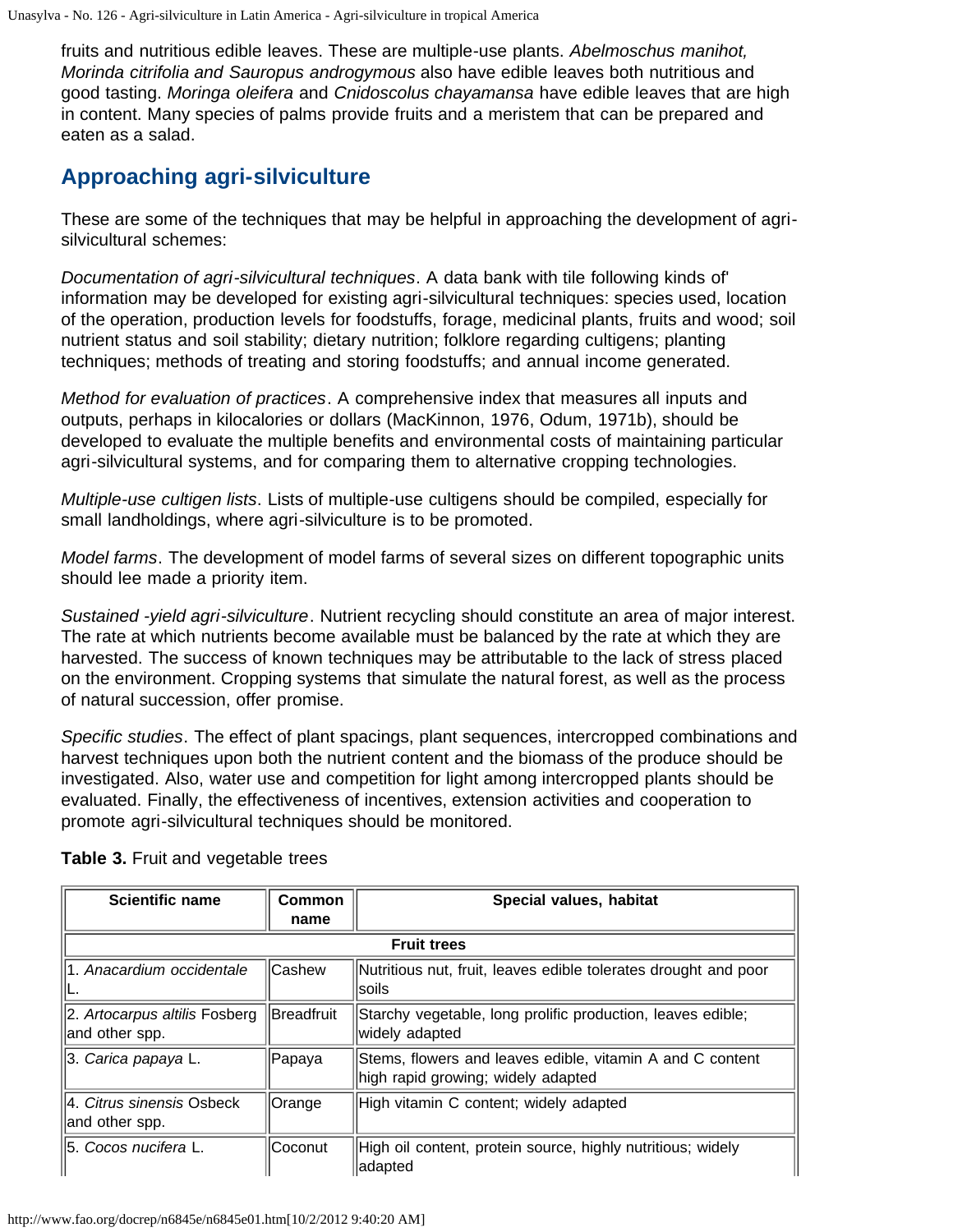Unasylva - No. 126 - Agri-silviculture in Latin America - Agri-silviculture in tropical America

| 6. Elaeis guineensis Jacq.                  | Oil palm                  | High oil content; adapted to wet tropics                                     |
|---------------------------------------------|---------------------------|------------------------------------------------------------------------------|
| 7. Macadamia ternifolia F.<br>Muell.        | Inut                      | Macadamia Edible nut high in protein and oil; widely accepted                |
| 8. Malphigia glabra L.                      | <b>Barbados</b><br>cherry | Very high vitamin C content; widely adapted                                  |
| 9. <i>Mangifera indica</i> L.               | Mango                     | Vitamin A and C content, delicious fruit, leaves edible; widely<br>accepted  |
| 10. Persea americana Mill.                  | lAvocado                  | High oil content, prolific; widely adapted                                   |
| 11. Psidium guajava L.                      | Guava                     | High vitamin A and C content; widely adapted                                 |
| 12. Tamarindus indica L.                    | Tamarind                  | Fruit, pulp and leaves edible; widely adapted                                |
| 13. Theobroma cacao L.                      | Cocoa                     | High oil content, edible pulp, beverage, widely used                         |
|                                             |                           | <b>Vegetable trees</b>                                                       |
| 14, Abelmoschus manihot<br>Med.             | Sunset<br>hibiscus        | Edible leaves and shoots, propagated from cuttings                           |
| 15. Chamaedorea spp.                        | Palm<br>lflowers          | Inflorescence edible; grown widely in Central America                        |
| 16. Cnidoscolus<br>chayamansa McVaugh       | Chaya                     | Leaves edible and nutritious, propagated from cuttings; dry<br>lareas        |
| 17. Guilieima gasipea L.H.<br><b>Bailey</b> | Peach<br> palm            | Fruits nutritious, palm hearts, multiple trunks; widely adapted              |
| 18. Morinda citrifolia L.                   | Indian<br>mulberry        | Edible leaves, fruit; grows well at seaside                                  |
| 19. Moringa oleifera Lam.                   | Drumstick<br> tree        | Leaves, young pods and roots edible, regenerates from<br>cuttings; dry areas |
| 20. Oreodoxa oleracea                       | Millionaires'<br> salad   | Heart of palm; several adapted to many areas                                 |
| 21. Sauropus androgynus<br>Merr.            | Katuk                     | Edible leaves, hedge plant, propagated from cuttings                         |

**Sources:** Ochse, Soule, Dijkman & Wehlburg, 1961; National Academy of Sciences, 1975b, 1977; Martin, Telek & Ruberté, 1977,

### **Acknowledgements**

I am indebted to many for their critical review of this paper: Gerardo Budowski, Head, Forest Sciences Department, Turrialba, Costa Rica; Stanley L. Krugman, Principal Research Forest Geneticist, US Forest Service, Washington, D.C.; Franklin W. Martin, Horticulturist, Mayaguez Institute of Tropical Agriculture, Mayaguez, Puerto Rico; and Janis Petriceks, Professor, SUNY College of Environmental Science and Forestry, Syracuse, New York.

Helmut Haufe, Regional Forestry Official for Latin America and the Caribbean (FAO), provided much useful information and enthusiasm during the early stages of this work.

#### **References**

ABEYRATNE, E.L.F. 1956. Dry land farming in Ceylon. *Tropical Agriculturist*, 112: 191-229.

AGUIRRE, C.B. 1977. *Comportamiento inicial* de Eucalyptus deglupta *Blume, asociado con maíz (sistema "Taungya"), en dos espaciamientos con y sin. fertilización*. Tesis Mag. Sc., UCRCATIE, Turrialba, Costa Rica. 130 p.

ALDRICH, S.R. 1972. Some effects of crop-production technology on environmental quality.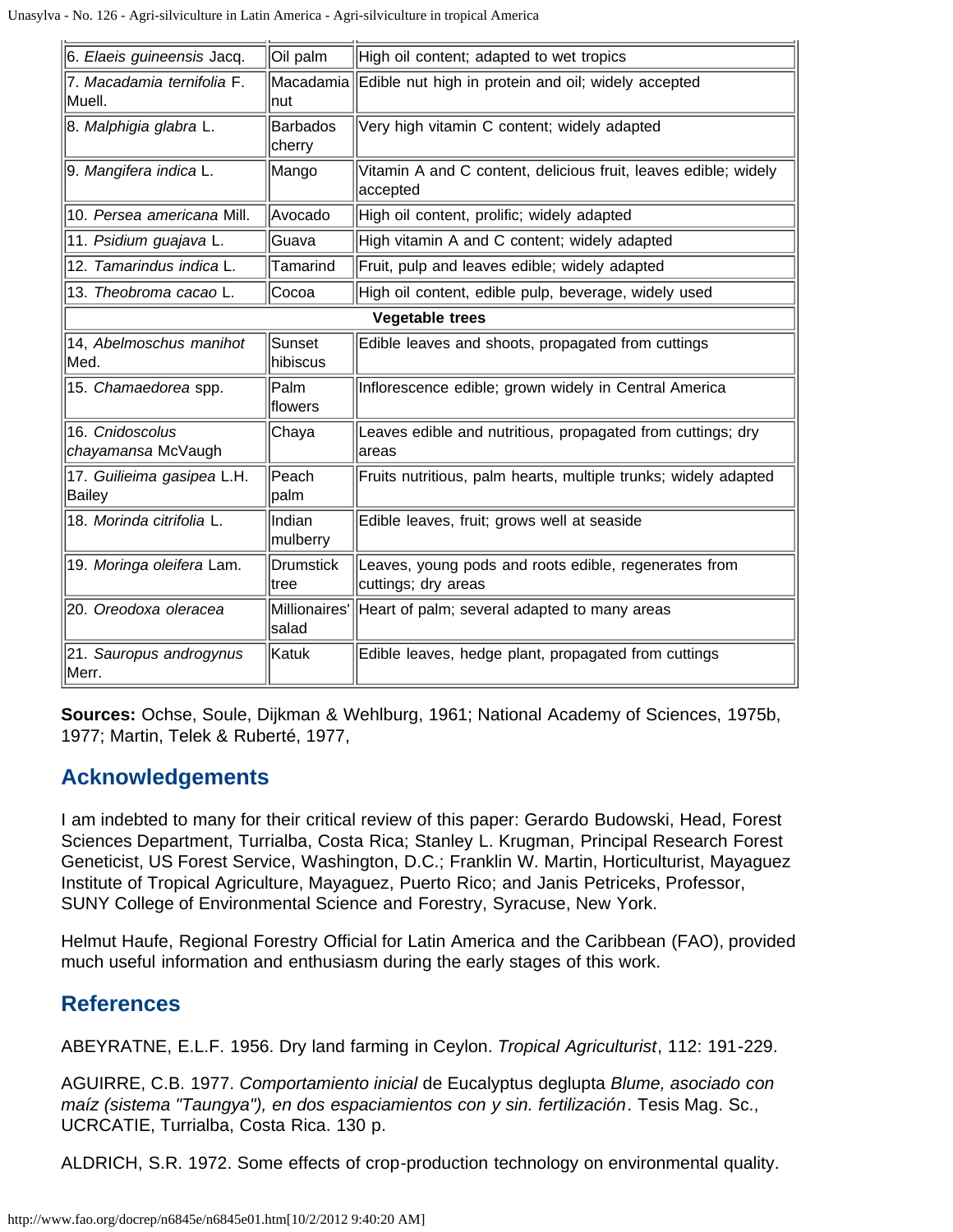*Bioscience,* 22: 90-95.

ANONYMOUS. 1977. The edge of disaster. *West Indies Chronicle*, 90 (1538): 6, 7, 15.

BEDARD, P.W. 1960. Shifting cultivation - benign and malignant aspects. In *Fifth World Forestry Congress,* 3: 2016-2021.

BISHOP, J.P. 1978. The development of a sustained yield tropical agro-ecosystem in the upper Amazon. *Agro-Ecosystems*, 4: 459-461.

BUDOWSKI, G. 1978. *Food from the forest*. Eighth World Forestry Congress, Djakarta, Indonesia. 20 p.

BURLEY, J. 1978. *Selection of species for fuelwood plantations*. Eighth World Forestry Congress, Djakarta, Indonesia. 14 p.

BUTTERWORTH, M.H. 1967. The digestibility of tropical grasses. *Nutr. Abstr. Rev*., 37: 349- 368.

COENE, R. DE 1956. Agricultural settlement schemes in the Belgian Congo. *Trop. Agric. (Trinidad),* 33: 1-12.

CONKLIN, H.C. 1963. The study of shifting cultivation. *Curr. Anthrop*., 2: 27-61.

CRITCHFIELD, W.B. AND E.L. LITTLE, JR. 1966. *Geographic distribution of the pines of the world*. US Dept Agric. For. Serv., Misc. Pub. 991. Washington, D.C. 97 p.

DAY, J.M., M.C.P. NEVES AND J. DOVER-LEINER. 1975. Nitrogenase activity on the roots of tropical forage grasses. *Soil Biol Biochem.*, 7: 107-112.

ESPINO-CABALLERO, R.F. 1976. *Productividad de maíz* (Zea mays L.) *y frijol de costa* (Vigna sinensis *Endl.) asociados dentro de una plantación forestal en Turrialba, Costa Rica*. Turrialba, Costa Rica. 78 p.

FAO. 1957. Shifting cultivation. *Trop. Agric. (Trinidad),* 34: 159-164.

FAO. 1977. *Forestry for local community development.* FO:MISC/77/ 22. Rome, Italy. 113 p.

FRITH, A.C. 1955. No man's land. *Emp. For. Rev*., 34: 179-187.

GOLFARI, L. 1963. Climatic requirements of tropical and subtropical conifers. *Unasylva*, 17: 33-42.

GRIJPMA, P. 1969. *Eucalyptus deglupta* Bl, una especie forestal prometedora pare los trópicos húmedos de America Latina. *Turrialba*, 19: 267-283.

GUTIÉRREZ-ZAMORA, G. AND B. SOTO. 1976. Arboles usados como sombra en cafe y cacao. *Revista Cafetalera*, 159: 27-32.

HART, R.D. 1975. A bean, corn and manioc polyculture cropping system. II. A comparison between the yield and economic return from monoculture and polyculture cropping systems. *Turrialba*, 25: 377-384.

HOLDRIDGE, L.R. 1951. The alder, *Alnus acuminata*, as a farm timber tree in Costa Rica. *Carib. For.,* 12(2): 47-53.

HOLDRIDGE, L.R. 1957. Arboles de sombra para el cacao. In *Manual del Curso de Cacao*. Edicion Provisional. IICA, Turrialba, Costa Rica. 11 p.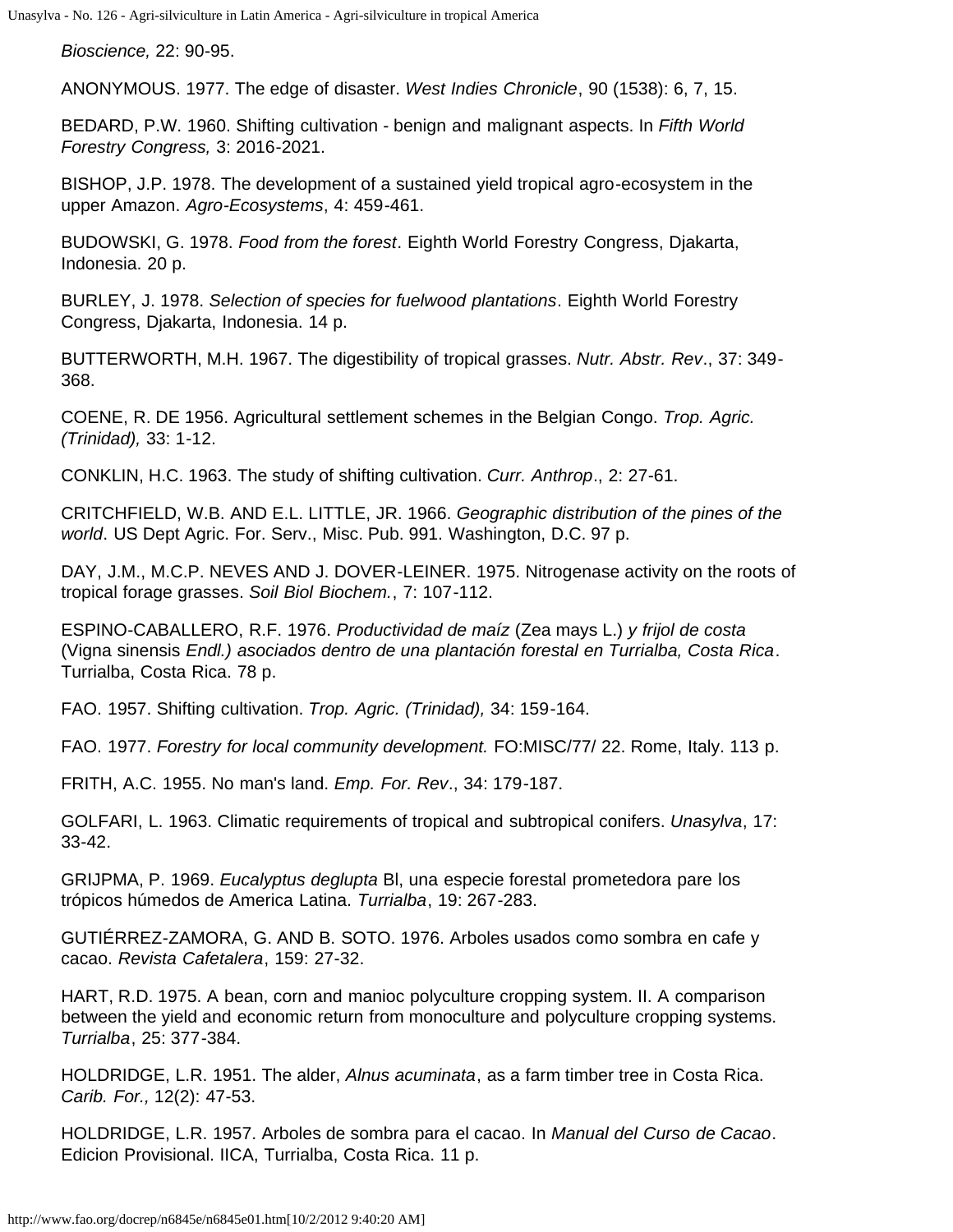HOLDRIDGE, L.R. 1959. Ecological indications of the need for a new approach to tropical land use. *Econ. Bot*., 13: 271 280.

HUNTER, J.R. AND E. CAMACHO. 1961. Some observations on permanent mixed cropping in the humid tropics. *Turrialba*, 11: 26-33.

IGBOZURIKE, M.U. 1971. Ecological balance in tropical agriculture. *Geogr. Rev*., 61: 519- 529.

JANZEN, D.H. 1973. Tropical agroecosystems. *Science,* 182: 1212-1219.

KADAMBI, K. 1972. *Silviculture and management of teak*. Bulletin 24, Sch. of For., Stephen F. Austin State University. Nacogdoches, Texas. 137 p.

KERNAN, H. 1966. *Reforestation in Spain*. College World Forestry Series No. 3. SUNY Coll. For., Syracuse, New York. 52 p.

KING, K.F.S. 1968. *Agri-silviculture (the taungya system).* Dept. For., Univ. Ibadan, Nigeria. 109 p.

KING, K.F.S. 1977. *Forests for people: a challenge in world affairs*. SAF and the Mexican Association of Professional Foresters. Albuquerque, New Mexico.

KRACHT, U. 1973. New high-protein foodstuffs to improve the consumption of protein in developing countries. *Plant Res. and Dev.*, 1: 121-130.

LAMB, F.B. 1966. *Mahogany of tropical America: its ecology and management*. Univ. Mich. Press, Ann Arbor, Michigan. 220 p.

LITTLE, E.L. AND F.H. WADSWORTH. 1964. *Common trees of Puerto Rico and the Virgin Islands.* US Dept Agric., For. Serv. Handb. 249. Washington, D.C. 548

LOZANO JIMÉNEZ, O.R. 1962. Postes vivos pare cercos. *Turrialba*, 12: 150-152.

MAcKINNON, J.C. 1976. Design and management of farms as agricultural ecosystems. *Agro-Ecosystems,* 2: 277-291.

MARRERO, J. 1954. Especies del género *Inga* usadas como sombra de café en Puerto Rico. *Carib. For*., 15: 54-71.

MARTIN, F.W. AND R.M. RUBERTÉ. 1975. *Edible leaves of the tropics*. Mayaguez Inst. Trop. Agric., Mayaguez, Puerto Rico. 235 p.

MARTIN, F.W. AND R.M. RUBERTÉ. 1976. *Survival and subsistence in the tropics*. (Unpublished book) Mayaguez Inst. Trop. Agric., Mayaguez, Puerto Rico.

MARTIN, F.W., L. TELEK AND R. RUBERTÉ. 1977. Some tropical leaves as feasible sources of dietary protein. *J. Agric. of the Univ. Puerto Rico*, 61: 32-40.

MCILROY, R.J. 1972. *An introduction to tropical grassland husbandry*. Oxford University Press, London, England.

MOLLISON, B.C. AND D. HOLMGREN. 1978. *Permaculture 1- A perennial agricultural system for human settlements*. Transworld Publishers Pty. Ltd. Melbourne, Australia. 128 p.

MORTENSEN, E. AND E.T. BULLARD. 1970. *Handbook of tropical and subtropical horticulture*. Dept of State Agency for Int. Dev., Washington, D.C. 186 p.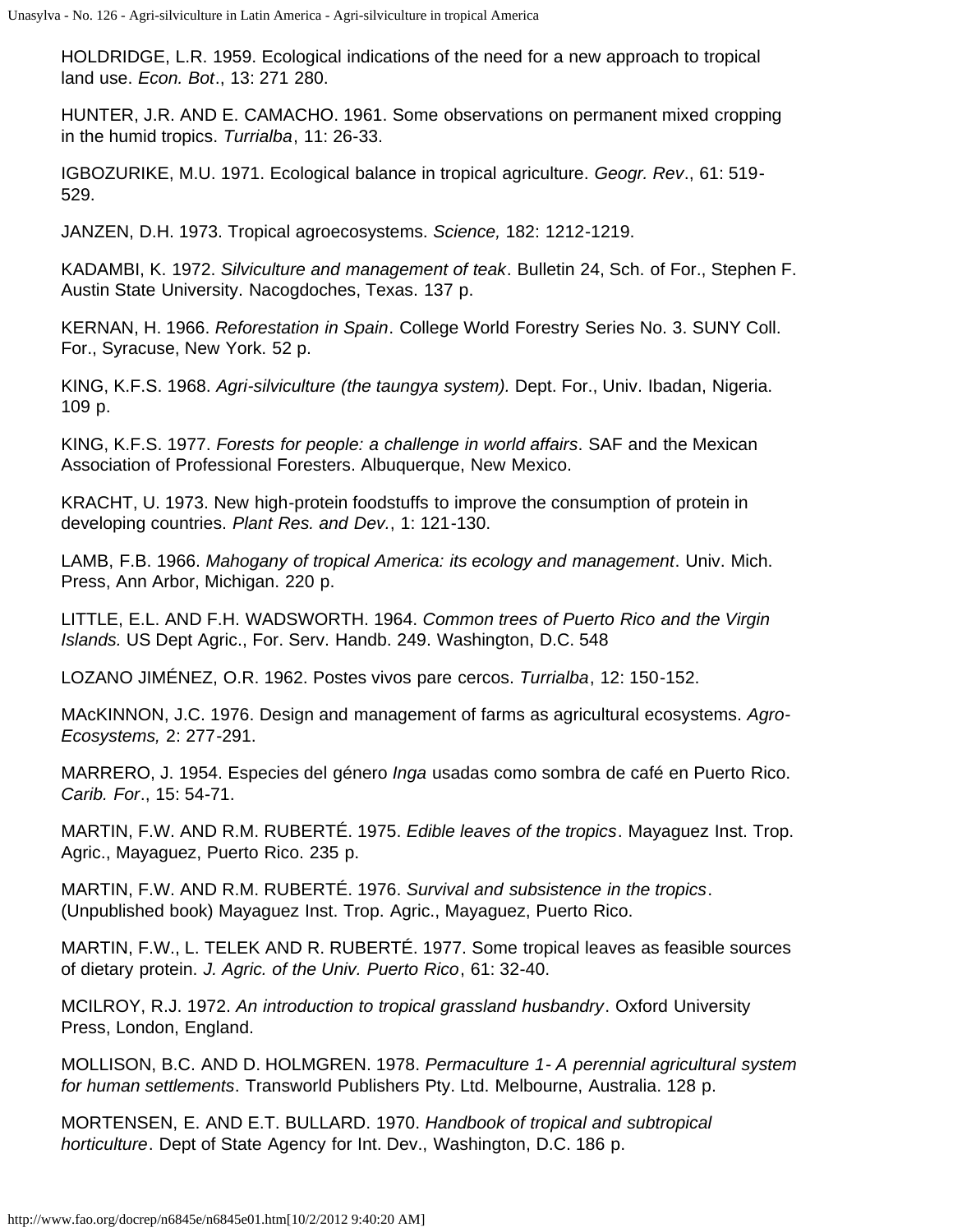NATIONAL ACADEMY OF SCIENCES. 1975a. *The winged bean, a high-protein crop for the tropics*. Washington, D.C. 41 p.

NATIONAL ACADEMY OF SCIENCES. 1975b. *The underexploited tropical plants with promising economic results*. Washington, D.C. 188 p.

NATIONAL ACADEMY OF SCIENCES. 1977. *Leucaena, a promising forage an tree crop for the tropics*. Washington, D.C. 115 p.

NEWTON, K. 1960. Shifting cultivation and crop rotations in the tropics. *Papua New Guinea Agric. J.,* 13: 81-118.

NYE, P.H. 1958. The relative importance of fallows and soils in storing plant nutrients. J. West. Agric. Sci. Assoc., 4: 31-49.

NYE, P.H. AND D. STEPHENS. 1962. Sail fertility. In *Agriculture and land use in Ghana*, J.B. Wills. ed. Ghana Ministry of Food and Agriculture (Oxford University Press). London, England. p. 127-143.

ODUM, E.P. 1971a. *Fundamentals of ecology*. W.B. Saunders Company, Philadelphia, Pa. 574 p.

ODUM, H.T. 1971b. *Environment, power and society*. Wiley Interscience, New York. 331 p.

OCHSE, J.J., M.J. SOULE, JR., M.J. DIJKMAN MAN AND C. WEHLBURG. 1961. *Tropical and subtropical agriculture*. Vols I and II. The Macmillan Company New York. 1 446 p.

PECK, R. 1976. *Sistemas agro-silvopastoriles como una alternativa para la reforestación en los trópicos americanos*. II Seminario Nacional de Plantaciones Forestales. Sociedad Venezolana de Ingenieros Forestales. Mérida, Venezuela. 13 p.

PETRICEKS, J. 1968. *Shifting cultivation in Venezuela*. Ph.D. thesis. SUNY College of Forestry at Syracuse University. Syracuse, New York. 327 p.

REHM, S. AND G. ESPIG. 1976. Plant sources of protein in the tropics. *Plant Research and Development*, 4: 7-15.

ROSEVEARE, G.M. 1948. The grasslands of Latin America. imperial Bureau of :Pastures and Field Crops. *Bulletin* 36: 164-178. Aberystwyth, UK.

SALAZAR, F., R. AND W. ALBERTIN. 1973. Requerimientos edáficos y climáticos pare *Pinus caribaea* var. *hondurensis* Barr. and Golf. *Turrialba*, 23: 444450.

SALAZAR, F., R. AND W. ALBERTIN. 1974. Requerimientos edáficos y climáticos pare *Tectona grandis L. Turrialba*, 24: 66-71.

SAMAKA SERVICE CENTER. 1973. *The Samaka guide*. Manila, Philippines.

SANCHEZ, P.A. 1972. Soil management under shifting cultivation. In *A review of soils research in tropical Latin America*, P. Sanchez, ed. North Carolina Agricultural Experiment Station in Cooperation with USAID. p. 46-67.

SEARS, P.B. 1957. *The ecology of man.* Condon Lectures. Univ. Oreg. Press. 61 p.

SICCO-SMIT, G. 1971. Notas silviculturales sobre el *Alnus jorullensis* de Caldas, Colombia. *Turrialba*, 21: 83-88.

SICCO-SMIT, G. AND L.T. VENEGAS. 1965. *Informe forestal del Departamento de Caldas,*